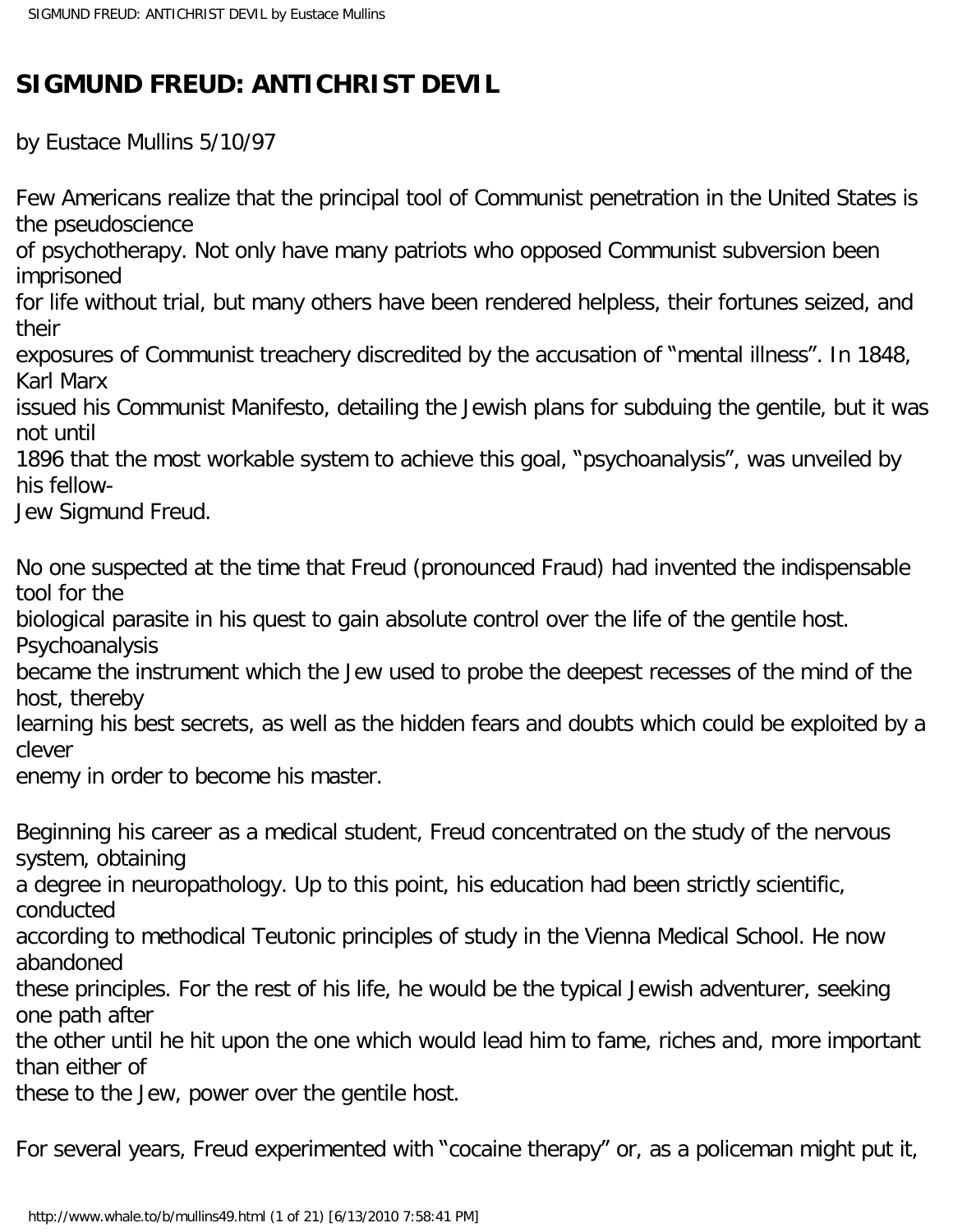drug peddling.

The only outcome of this was that he himself became a convert, and continued to use cocaine throughout his life. Even today, cocaine is the favored drug of the wealthy and influential Jews in New York

and Hollywood who control the minds of the American people through television and the news media.

They are loyal to cocaine solely because it was the drug of their master, Sigmund Freud.

After Freud discovered that putting his patients on cocaine brought him no sudden wealth or prominence,

he began to cast about for some quicker road to fortune. He seemed to have found it when he began to

practice hypnosis on his patients. For more than a century, hypnosis had been the favorite practice of

Europe's most notorious charlatans, Mesmer, Cagliostro, and Charcot. Freud now became the legitimate

heir of these mountebanks. But how did he escape being branded by their well deserved reputations as

necromancers and frauds? Early in his use of hypnosis, he made the fortunate discovery that it was no

longer necessary to put his patients "under", or to subject them to hypnosis in order to get them to reveal

their innermost secrets. He had only to establish a suitable atmosphere of confidence and trust, and they

would begin to talk about themselves. As Thomas Szasz, the famed critic of this pseudoscience, revealed

in his book, THE MYTH OF PSYCHOTHERAPY, "Psychotherapy is merely talking."

Freud's reputation as the great inventor of an entire new science rests solely on his discovery that he could

get his patients to talk about themselves without the use of hypnosis. Nevertheless, much of the mumbojumbo

of psychotherapy was invented in order to create a hypnotic atmosphere. Freud's discovery freed

him from the stigma of the charlatans of hypnosis, and put a great distance between him and his discredited

predecessors such as Mesmer, the father of Mesmerism. Nevertheless, the practice of psychoanalysis

depends heavily on creating and maintaining a pseudo-hypnotic atmosphere in the psychiatrist's office.

The patient must be persuaded to relax, to place himself completely in the power of the psychiatrist, and to

reveal his innermost self. Thus the pseudoscience of psychotherapy functions only because it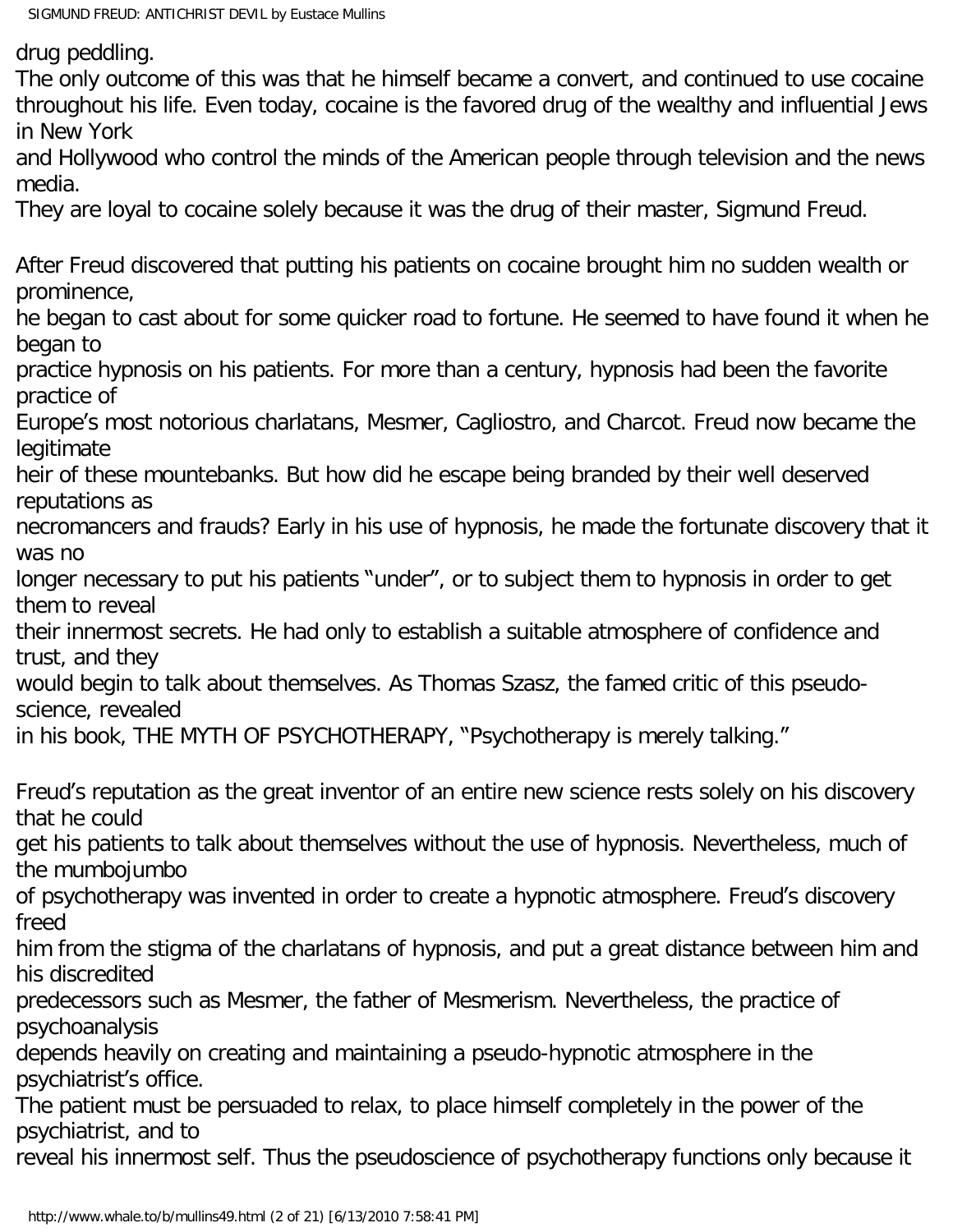is pseudohypnosis. No wonder that Freud is pronounced Fraud!

Once he had broken away from the unsavory reputation of his predecessors, and had put the stigma of

charlatanism behind him, Fraud began to build an elaborate facade of intellectual supports for his new

"science" of psychotherapy. This proved to be a difficult task, for, as Szasz has pointed out, psychotherapy

is merely talk. It would not be easy to erect a vast superstructure of scientific procedures around the

basic principle of a patient lying on a couch and chatting about himself to a listening doctor. Nevertheless,

Freud, exhibiting all of the talent of his race for bewildering and misleading the gentile host, proceeded to

do just that. He devised a "system" based upon incorrect and often obscene theories, using these theories

to attack the basis of all family life by such developments as the "Oedipus complex".

Not only has an "Oedipus complex" never existed, but Freud either completely misunderstood or more

likely, purposely misrepresented, the entire basis of this "complex". He based it upon an ancient Greek

myth, the story of Oedipus. Although he first advanced the theory of the Oedipus complex in 1910, it was

not until 1920 that he published three essays which purported to establish the foundations for this theory,

the projection of "infantile sexuality".

It has been said that the Oedipus complex is the nuclear complex of the neuroses and constitutes the most

important part of their content, because this complex, appearing early in life, is the basis for all later

neuroses. It represents the peak of infantile sexuality, which Freud claims appears in the first year of

infancy, and forever after molds the nervous structure of the adult. In fact, there is not the slightest evidence

that "infantile sexuality" reaches its peak in the first year of life, or that there is even such a phenomenon as

infantile sexuality. Of course, this did not bother Freud. If there were no such thing as infantile sexuality, he

would invent it. He built the Oedipus complex by tacking his pet sexual obsessions onto the myth of an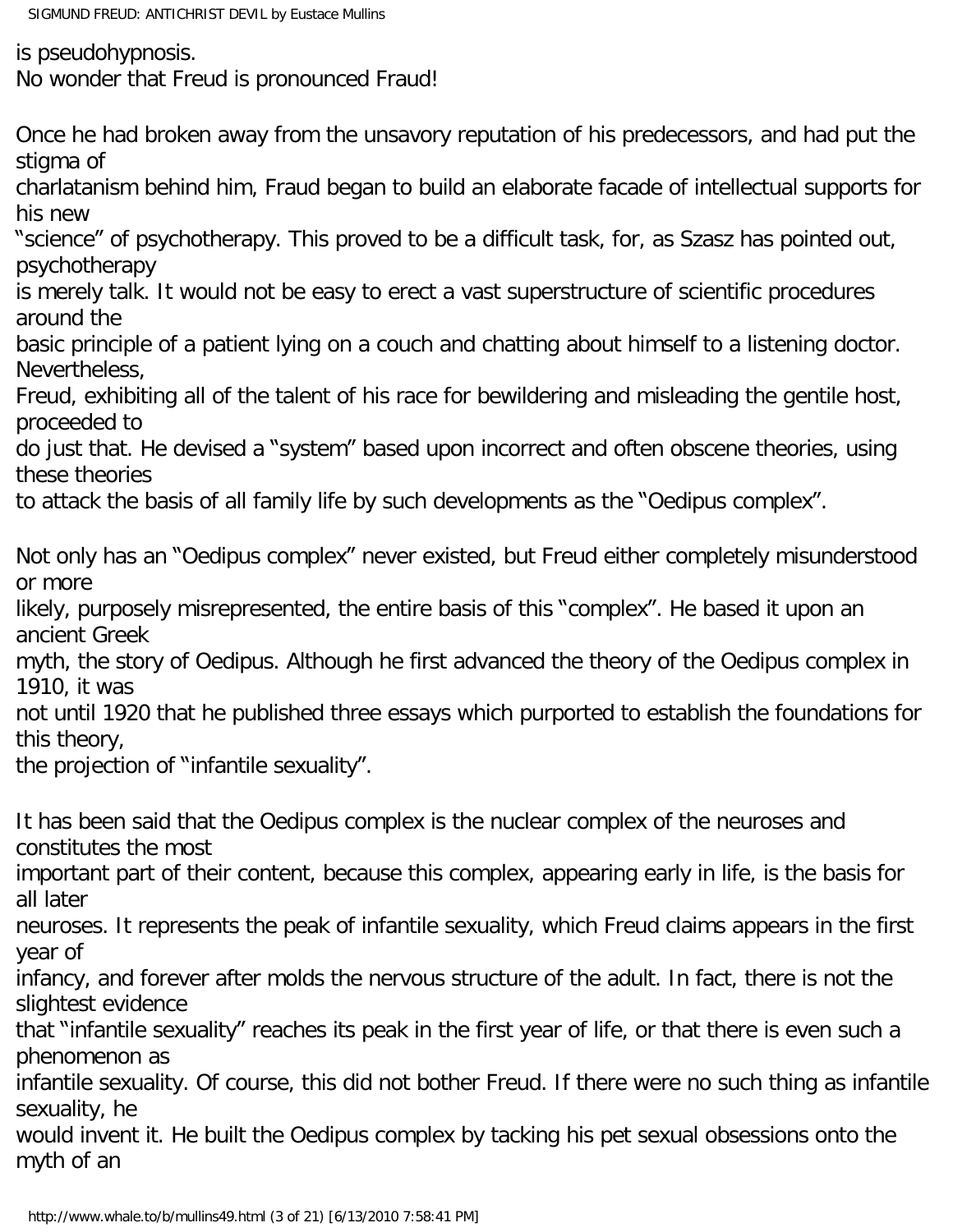ancient Greek King, Laius of Thebes. When Laius consulted the Delphic Oracle to divine his future, he

was told that a child born to him and his wife Jocasta would become his murderer. A son, Oedipus, was

born to him, and he had the child set out to die on Mt. Cithaeron. Years later, Oedipus, who had been

rescued and brought up by a kindly shepherd who found him lying there, met Laius on a narrow path. After

a quarrel as to who had the right of way, they fought, and Oedipus killed him. He continued on to the city

of Thebes, where he met Laius' widow, Jocasta, who was also his mother, and married her. The shepherd

then appeared, and revealed the true origin of Oedipus, who was overcome by remorse. He blinded

himself, while Jocasta hanged herself. This legend, typical of its overtones of traditional Greek tragedy,

had deep implications that we must become aware of our identity if we are to lead satisfactory lives, but

Freud showed no understanding of this. Instead, he completely distorted the legend by claiming that every

male child, even in the first year of infancy, as it writhes in torments of infantile sexuality, is bedeviled by

jealousy of the father, whom the child wants to kill so that he can have sex with his mother. Only a Jew

could bring to a traditional myth such perversion and such distortion. As Szasz points out, the Freudian

elements, jealousy of the father and the desire to have intercourse with the mother, are completely lacking

in the original myth. Donald Wormell, writing in the Encyclopedia Britannica, notes that the Freudian

interpretation has no similarity to the classical Greek story, because Oedipus as an infant had no jealousy

of his father, whom he did not know, or any desire to have intercourse with his mother, whom he did not

know.

Despite these inconsistencies, Freud claimed that much of the neurosis of the twentieth century was

caused by the Oedipus complex. The frustration of the infant, being unable either to kill the father or to

have sex with the mother, became "repressed", and was thus mentally affected for the rest of his life. This

tissue of distortions, falsities, and perversions became the cornerstone of Freud's entire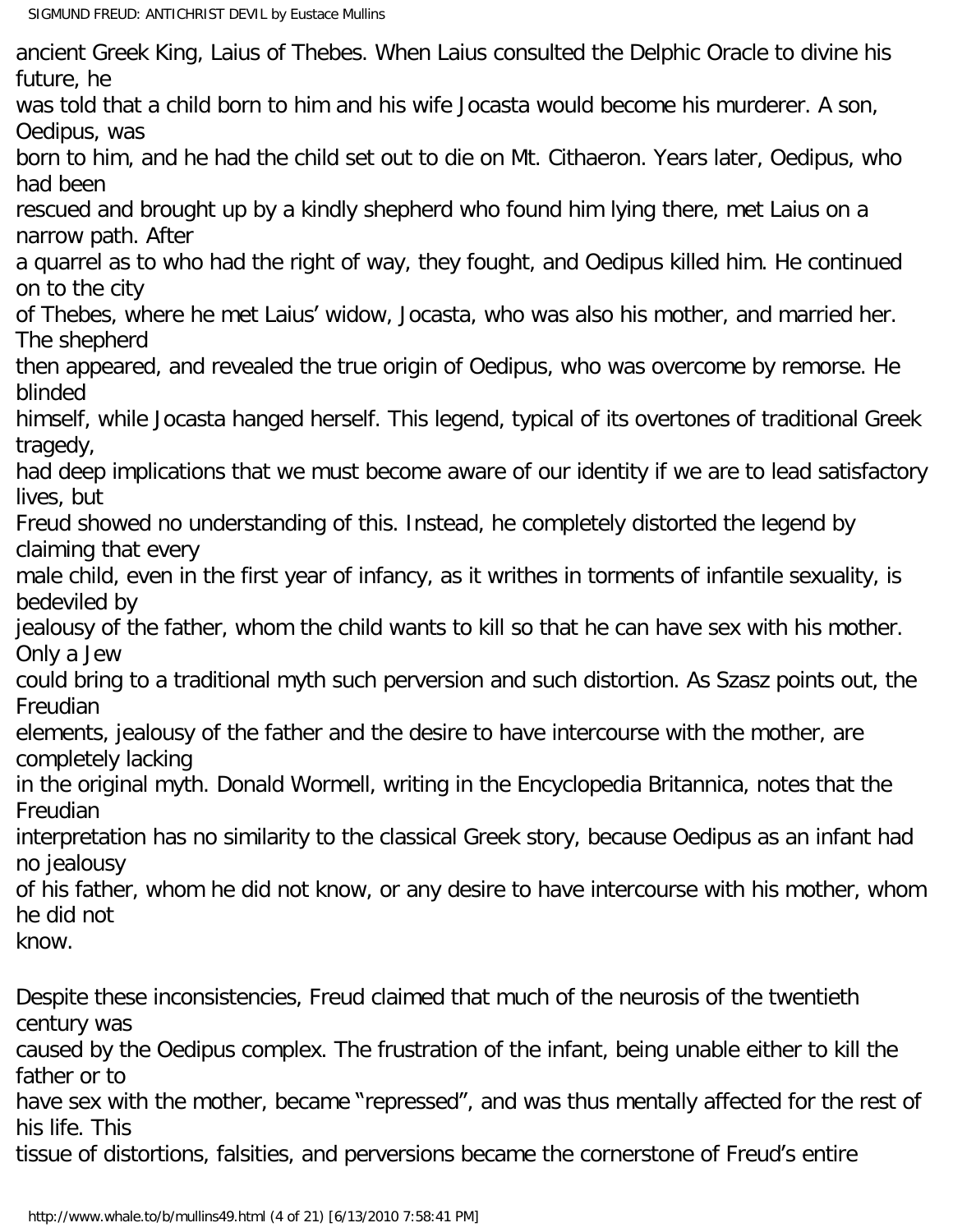"science" of psychotherapy.

Freud's reputation as "the father of psychoanalysis" rests upon the Oedipus complex.

The second foundation of the Freudian system is Freud's "theory of repressed homosexuality". Early in

the course of his hypnotic treatment of patients, Freud had encountered a number of wealthy and dissolute

aristocrats who, wearying of the usual vices of drug addiction, gambling and alcoholism, had taken up the

practice of sexual perversion. After "treating" a number of these perverts, whose real problem was not so

much their "homosexuality" as their boredom and their ability to spend as much money as they wished to

purchase partners for their perverted acts, Freud decided that "homosexual impulses" were universal

among men. Why, then, did not most men engage in homosexual acts? Freud had a ready answer for this:

They "repressed" their homosexual impulses.

Now that he had created the problem, Freud had only to erect a "scientific" foundation for it. This proved

to be a simple task for one of his racial duplicity and lack of morals. He appropriated the greatest figure of

Western culture, Leonardo da Vinci, to carry the banner of his new theory. Freud decided that Leonardo

da Vinci must have been a homosexual. Da Vinci had once been brought before a court on a charge of

homosexuality, and had been acquitted. No other evidence existed that he had been a homosexual, and it

had been several centuries since anyone had been around who could testify about it one way or the other.

But Freud, the Jewish mountebank, found this important in order to denigrate da Vinci because he was a

great non-Jewish artist.

After a notable lack of success in his efforts to find any basis for his theory that da Vinci had been a

homosexual, Freud finally came upon a rather dubious recording of a faint childhood memory, in which

Leonardo da Vinci wrote that a vulture came down to his cradle and struck him in the mouth with his tail.

Eureka! Freud had found what he had been looking for. He immediately interpreted this childhood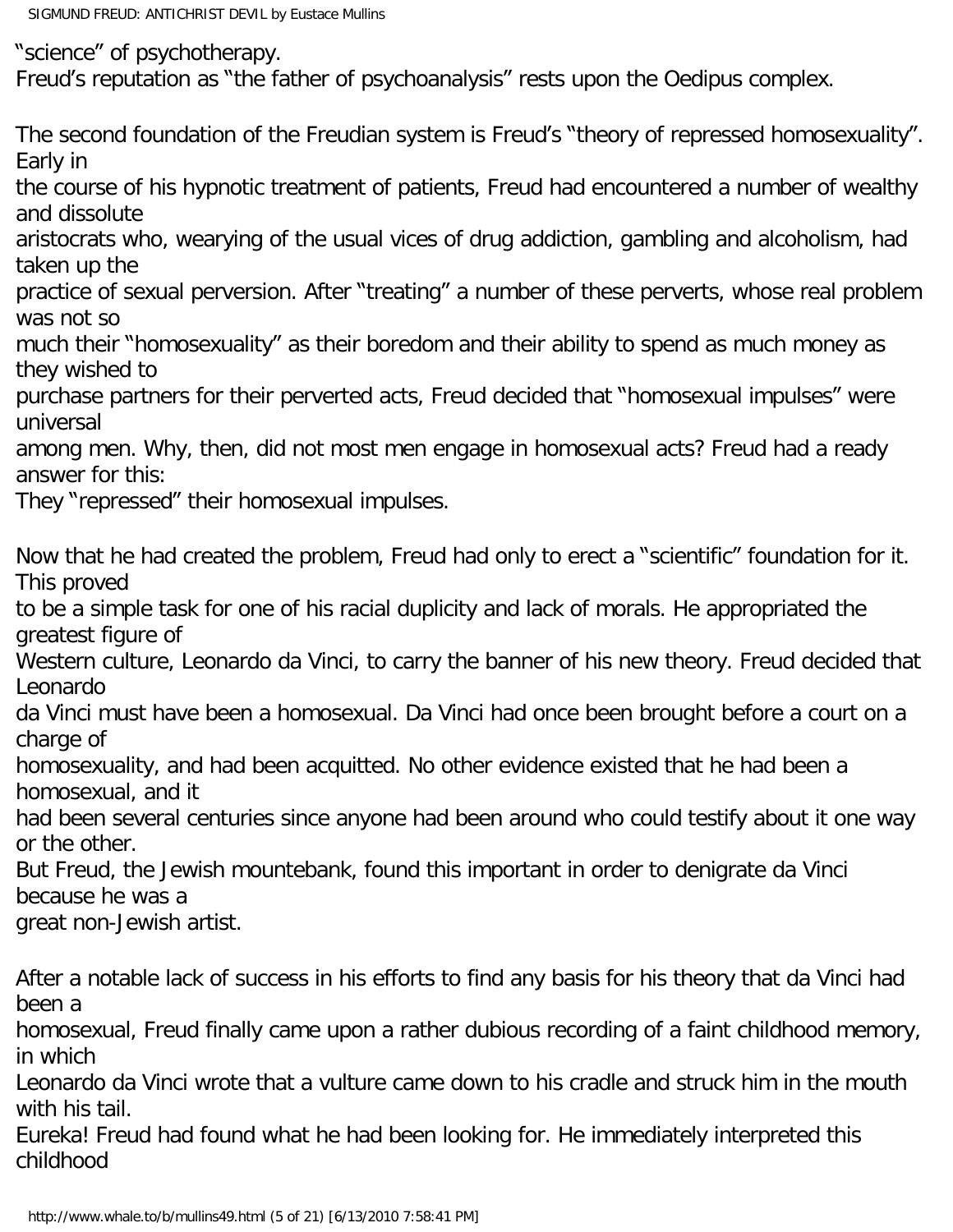memory, or dream, as an illustration of Leonardo's "passive homosexuality". Flimsy though this basis was,

it became the cornerstone of Freud's theory of universal repressed homosexuality among men. Unfortunately,

as Freud's disciples have desperately sought to conceal for many years, Thomas Szasz reveals that

Freud's entire theory was wrong because of his defective scholarship. He had based his theory on a

German text in which the translator had incorrectly translated Leonardo's word for "toy kite" as a "vulture".

The tail of a toy kite had dragged across Leonardo's cradle and brushed him. Freud, relying upon

the wrong translation of the kite as a vulture, devised a complicated sexual theory by which Leonardo's

memory of the bird's tail touching his mouth had been the conscious fulfillment of his subconscious homo38

sexual desires!

From a wrong understanding, Freud now erected a vast superstructure of Leonardo's entire art and,

subsequently, the art of the Western nations being created from his homosexual nature. In so doing, Freud

unleashed a terrible weapon against Western civilization. Single-handedly, he created the enormous problem

of the "gay" communities which plague America today. By identifying the greatest artist of Western

culture as a homosexual, Freud gave an aura of respectability to a sexual deviation. By his claim that all

men have "repressed" homosexual desires, he unleashed a torrent of sexual acts and a great blow against

established family life. Young men who not only are searching for a career but who also have doubts about

their sexual identity have only to abandon themselves to Freud's theories, and they can, simultaneously

release all their "sexual repressions", thus avoiding the danger of terrible neuroses, but they can become

great artists as well.

Only a Jew could have unleashed such a poisonous theory on the gentile community to further confuse and

destroy it. Despite Freud's theories, scientists today have begun to doubt that there really is such a thing as

a "homosexual impulse". Instead, they lean to the finding that there are sexual impulses which, in the

absence of a member of the opposite sex, tend to turn to a member of the same sex, as in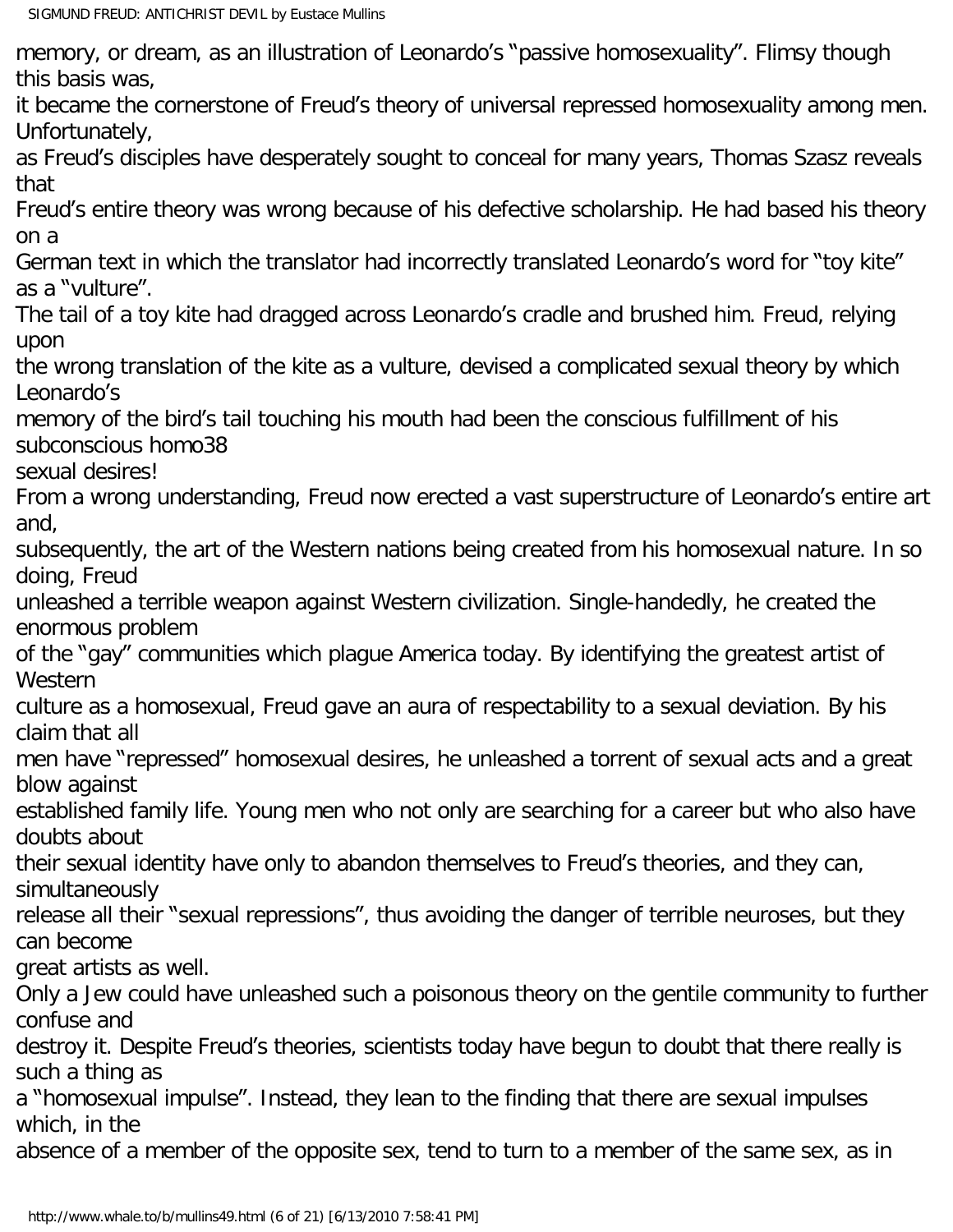prison, the army

or private schools. Such a finding, of course, is devastating to the "gay" community, which has sought to

turn perverse impulses into a modern religion.

We could be accused of oversimplification if we sought to condemn the entire "science" of psychotherapy

because its two principal foundations, Freud's theory of repressed homosexuality and the Oedipus complex,

have been shown to be little more than the products of his cocaine-stimulated imagination. Realizing

from the outset that Freud's theories might be subject to serious challenge, later practitioners of psychotherapy

have sought to erect an even more complex superstructure of psychological theories to bolster their basic technique of "talk". In this campaign, they have produced millions of words, but not a single

workable theory. As Thomas Szasz points out:

"Psychotherapy is secular ethics. It is the religion of the formally irreligious—with its language which is not

Latin but medical jargon; with its codes of conduct, which are not ethical but legalistic; and with its theology,

which is not Christianity, but positivism."

For several years, before fixing upon his theories of psychotherapy, Freud had experimented with various

other "treatments", such as electrotherapy, baths and massages. The German Dr. Wilhelm Erb (1840-

1921), in his Handbuch der Elektrotherapie, described his technique for applying electric shock to the

genitals, which later became a favorite form of torture in Latin America. Erb "assumed" that the victims on

whom he practiced this technique had "neurosis". During World War I, the most notorious practitioner of

electric shocks was Dr. Julius Wagner-Jauregg, professor of psychiatry at the Vienna Medical School and

a former teacher of Freud. Wagner-Jauregg was fond of using heavy doses of electric shock on soldiers

who suffered nervous breakdowns during artillery barrages in combat zones. Despite heavy criticism,

Wagner-Jauregg continued to use electric shock on soldiers throughout the war. Freud defended him

against his critics, calling the soldiers "malingerers".

In 1920, the Austrian War Ministry, in response to the public outcry against Wagner-Jauregg, conducted a

lengthy investigation of his mistreatment of soldier patients. Freud wrote a long memorandum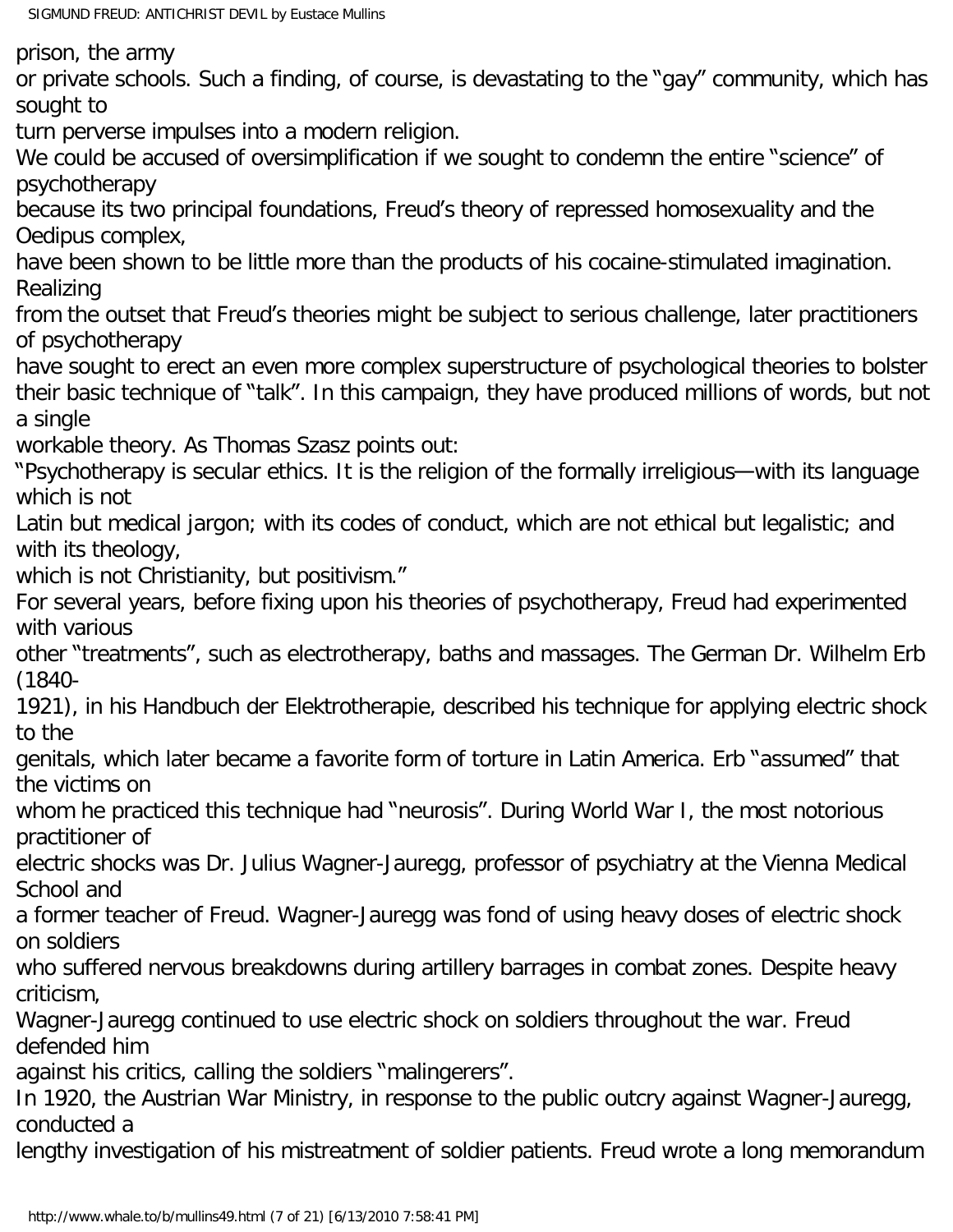defending

39

Wagner-Jauregg's torture technique of electrotherapy. "I know," wrote Freud in Wagner-Jauregg's defense,

"that the motivating force in his treatment of patients is his humaneness". This was a typical Jew view

of humaneness.

Electrotherapy was later replaced by chemotherapy, although Freud continued to use some electrotherapy

on his patients. He explained it as "pretense treatment", which he used to "keep in touch" with his patients.

Throughout his career, Freud was obsessed by sexual imaginings, which ranged from the ludicrous to the

obscene. In one of his letters to Ludwig Binswanger, he wrote: "I have always lived on the ground floor in

the basement of the building... I already found one for religion when I stumbled on the category 'neurosis

of mankind'." One of his last writings (July 12, 1938) contained this "gem": "As a substitute for penisenvy,

identification with the clitoris; neatest expression of inferiority, source of all inhibitions."

During the erecting of his psychotherapy empire, Freud was on the lookout for a suitable heir apparent. At

one time he had selected a young non-Jewish doctor, Jung, after quarreling with his Jewish disciples. Jung

spent much time with him, but found himself unable to accept Freud's wild theories, and he finally dismissed

Freud's work as "too Jewish".

IN MEMORIES, DREAMS AND REFLECTIONS, Jung wrote (p.149):

"Above all, Freud's attitude towards the spirit seems to me highly questionable. Wherever in a person or

in a work of art, an expression of spirituality (in the intellectual, not the supernatural senses) came to light,

he suspected it, and insinuated that it was repressed sexuality."

It took Jung several years to realize that the earthbound Jew was unable to comprehend anything spiritual,

having to interpret it in the grossest physical sense, and he finally parted company with him. It was Thomas Szasz, in THE MYTH OF PSYCHOTHERAPY, who writes most revealingly of Freud's

creation of "the science of psychotherapy" as an instrument of the Jew to be used to gain power over the

gentiles. Szasz titled his chapter, "Sigmund Freud, the Jewish Avenger".(editor's note: Mr. Mullins uses

the word "gentile" meaning all non-Jews, not just Christians).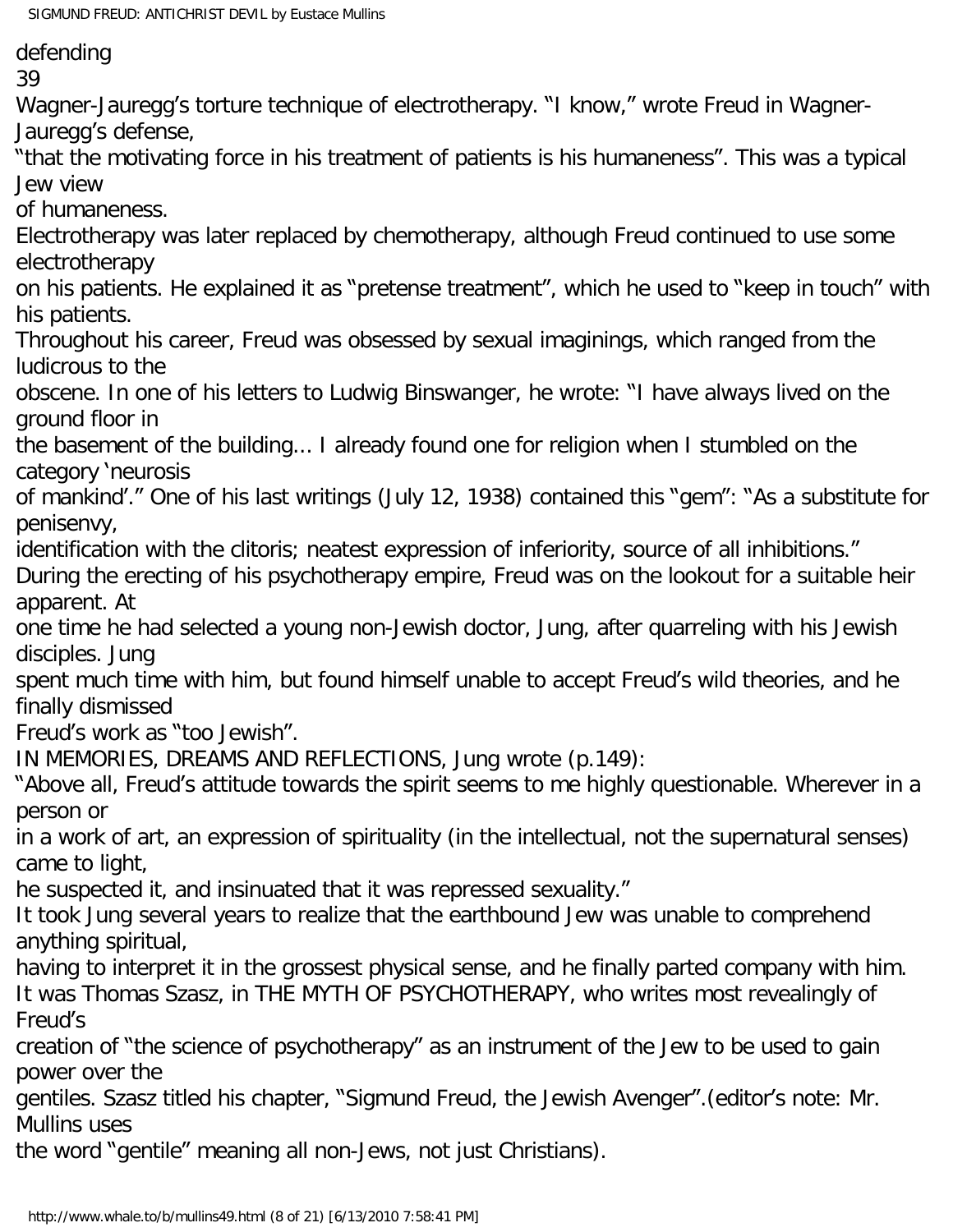SIGMUND FREUD: ANTICHRIST DEVIL by Eustace Mullins

Freud himself was born a Jew, was given the Jewish name of Schlomo after his grandfather, a rabbi, and

remained a Jew.

Szasz further comments:

"The inconsistency between Freud's passionate anti-religious tirades and his profound commitment to

Jewishness significantly highlights an important aspect of Freud's personality and predilections, namely, his

anti-gentilism. The popular image of Freud as an enlightened, emancipated irreligious person who, with the

aid of psychoanalysis, 'discovered' that religion is a mental illness is pure fiction."

Szasz then defines the Freudian psyche permanently by writing: "Freud was throughout his life, a proud,

chauvinistic, even vengeful Jew." Thus Freud's famed "irreligiousness" was merely his anti-Christian, antigentile

bias. In his "science" of psychoanalysis, Freud focused the hatred of centuries which the biological

parasite had cultivated against the host, a hatred irreconcilably rooted in the biological situation of the

parasite that must live off the host, and that can have no existence without this relationship. Certainly the

40

State of Israel typifies this relationship, as the entire budget of Israel is built on "loans",

"grants", "gifts", and

the sale of worthless Israeli bonds.

David Bakan writes of Freud's Jewishness:

"Freud believed that anti-Semitism was practically ubiquitous in either latent or manifest form; the broad

masses of England were anti-Semitic 'as everywhere'; he refused to accept royalties of Hebrew and

Yiddish translations of his works; he was sympathetic to Zionism from the first days of the movement and

was acquainted with and respected Herzl. (Editor's note: Herzl died of syphilis, his entire dream of a

Jewish empire in Palestine being the product of the decaying brain of a Jew in the last and most violent

stages of paresis). Freud's son was a member of the Kadimah, a Zionist organization, and Freud himself

was an honorary member of it."

Szasz further notes:

"In addition, Freud displayed his devotion to Judaism in the letters he wrote, the friends and enemies he

made, and, last but not least, in his anti-gentilism. His interpretations of Western civilization,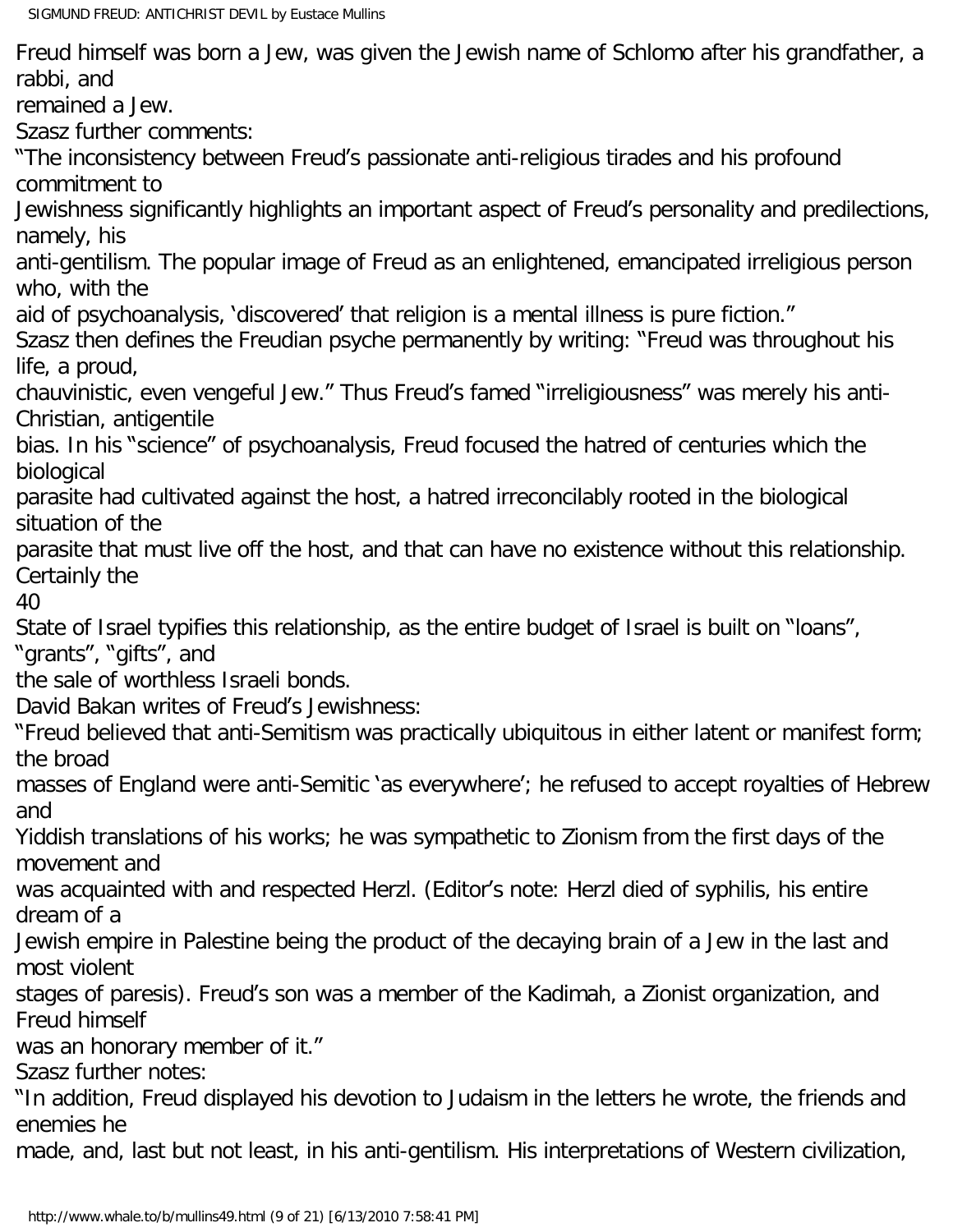Oedipus was

not a king, but a complex; Leonardo was not a heroic painter but a homosexual pervert." The final statement of Szasz on Freud's racial bias is the most important (p.146). "One of Freud's most

powerful motives in his life was the desire to inflict vengeance on Christ." At last we get to the meat of the

matter! Psychoanalysis is the creation of a hate-filled Jew whose life was devoted to vengeance against

Christ. Could any more definitive analysis of the satanic origins of "the science of psychotherapy" be

made?

The sick theories of this modern anti-Christ did not long remain theories. They were quickly put to use by

the Jews, not only in treating the "mentally ill", but in the techniques of attaining and holding political power.

The psychiatrists, interviewing the patients, most of them from wealthy and influential gentile families,

learned trade secrets and political information invaluable to the Jewish dreams of enslaving the gentiles.

These secrets were quickly turned to advantage in their war against the Christians. They spawned a host

of "psychiatrists" that rapidly infested all of the gentile nations, and then turned up as the directors of mental

institutions.

The hapless patient who revealed an attitude critical of the Jews, or who was even suspected of such

thoughts, was treated mercilessly. The mental institutions provided the Jews with the ideal laboratory for

their wildest dreams of power over the non Jews. They now had an endless supply of victims, completely

helpless, whose screams would never be heard by the outside world. What tortures, what murders, have

gone on in these institutions in the fifty years since the Freudians took over their operations can only be

imagined. Most of the victims will never talk—they are dead. The survivors are "insane"; their stories of

their sufferings at the hands of the Jews are merely the products of disordered minds.

Nevertheless, we do know that not even the highest government officials have been immune from

Freudian "correction" when they strayed from Jewish programs. We have only to remember that when

our first Secretary of Defense, James Forrestal, hesitated to commit our entire military power to the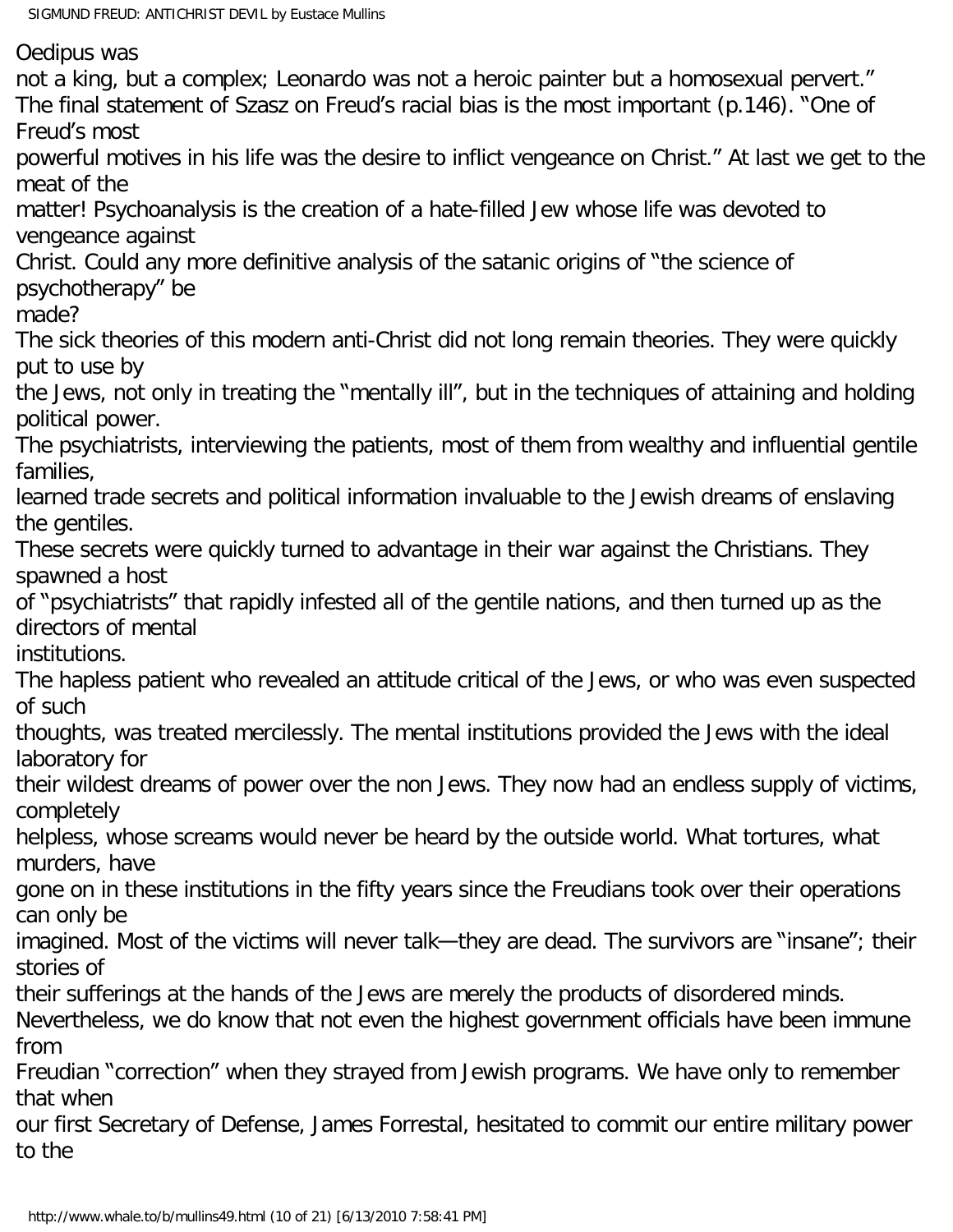support of the State of Israel, within a few hours he suffered a "breakdown". He was taken to Bethesda

41

Naval Hospital and soon went out the window to his death. In April 1936, Congressman Marion Zioncheck,

denounced J. Edgar Hoover on the floor of Congress. Already known as a "maverick", Zioncheck had

gone too far. Soon afterwards, he was taken under mysterious circumstances to a Washington, D.C.,

mental hospital, St. Elizabeth's (where the patriot Ezra Pound was held as a political prisoner for thirteen

years without trial, and then released because of pressure from his friends). Zioncheck was kept incommunicado

at St. Elizabeth's, and treated by several of the nation's leading psychiatrists. After several attempts to escape, he was released in what his friends described as a "drugged, zombie-like condition".

He returned to Seattle, and soon fell to his death from the fifth floor of the Arctic Building. The verdict was

suicide, but most people interviewed in Seattle believed he had been pushed. He was succeeded by

Warren G. Magnuson, who enjoyed a long political career in Washington, and who was very careful not to

offend the Jews.

Shortly after the Crash of 1929, when many gentiles had been impoverished by Jewish money manipulation, the psychiatrists began to show their hands as the new masters. In May, 1930, an

International Congress on Mental Hygiene was held in Washington, D.C. Four thousand psychiatrists

from fifty-three countries were welcomed by the President of the United States, Herbert Hoover. The new

masters drafted a charter stating that they alone had the knowledge to "understand and control human

behavior... Psychiatry must now decide what is to be the immediate future of the human race." The new pronouncement also boasted that "Psychiatrists alone possess the superior intelligence and knowledge

to alter materially and permanently human behaviors." Many of the bureaucrats got the message, and

promptly signed up for lengthy series of "analysis". Soon afterwards, a number of Communist cells were

established in the government bureaus, chief among them the Harold Ware cell. Ware was merely the

office boy for Felix Frankfurter, who masterminded this Communist group, placing Communist agents high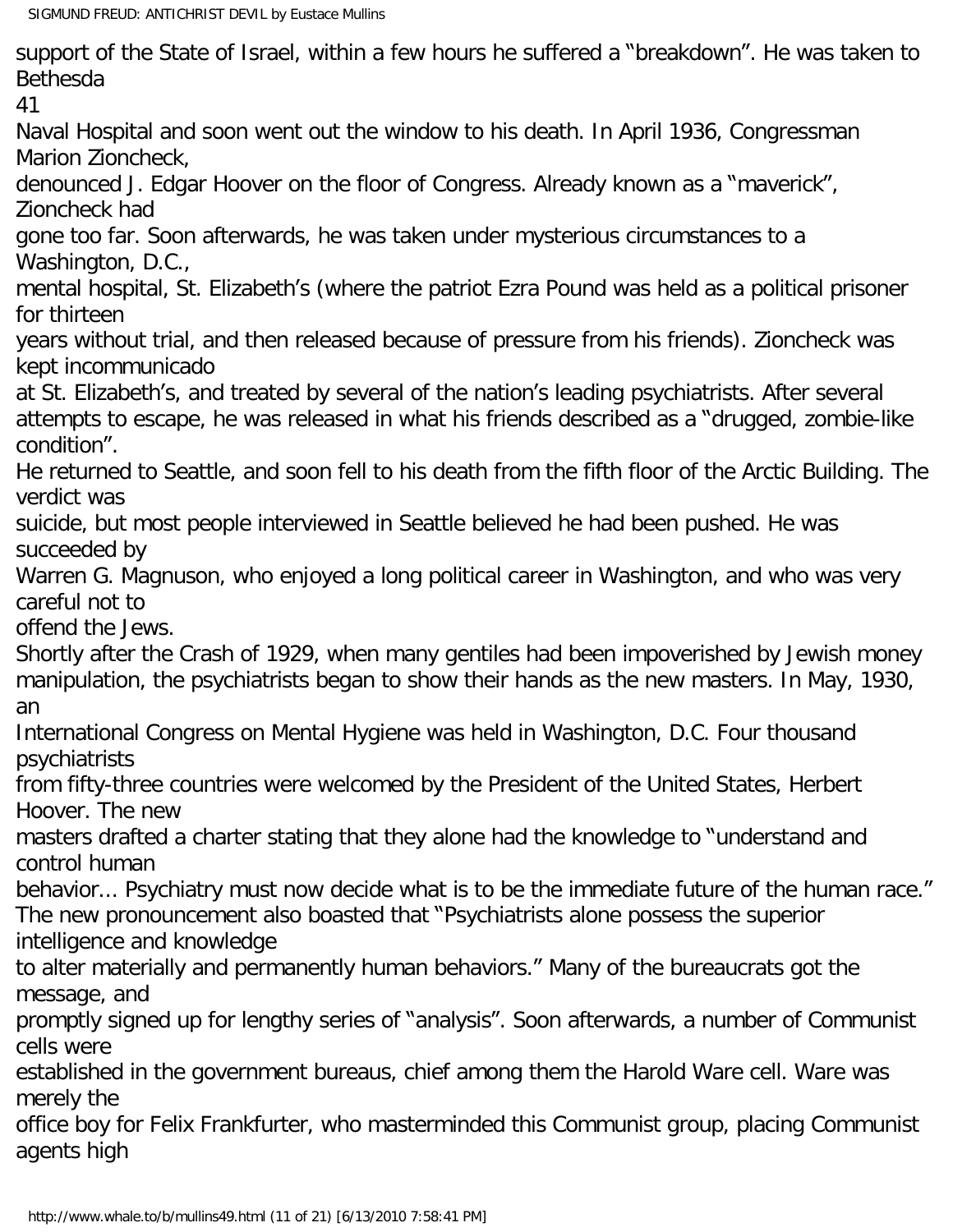in the official levels of every government department in Washington.

One of the principal speakers at the Washington Congress of Psychiatrists was Dr. Donald A. Nicholson,

a psychiatrist from Seattle who was the president of the Washington State Medical Assn. Nicholson was

later to examine Congressman Zioncheck shortly before his "suicide". He committed thousands of Americans

to mental hospitals, all of them on his unsupported testimony that they were "insane". Few of them

ever saw freedom again. His most famous victim was the great Hollywood actress Frances Farmer.

Frances who? A curtain of silence has been rung down on one of America's greatest talents. When she

flashed across the Hollywood screen, she became known as "the American Garbo". Today her movies

are never shown on television or in the theatres. Those Hollywood figures who knew her refuse to mention

her name. They are terrified that they, too, might have to endure the sufferings visited on her. **What** 

happened to Frances Farmer? A reporter spent five years investigating her story, which he recently published,

Shadowland.

As a beautiful young woman in Seattle, Washington, Frances Farmer, was known as a brilliant, outspoken

person. She won a newspaper essay contest for a free trip to Russia. Despite warnings from her mother

and her friends, she insisted on taking the trip. When she returned, the reporters tried to get her either to

praise or condemn the Communist experiment, but she replied, quite honestly, that in such a brief trip she

had not seen enough to make a decision. The Communists decided that this meant she was really sympathetic;

but did not want to declare herself. Soon afterwards, she was "discovered" by talent scouts, and

went to Hollywood. Her radiant beauty proved to be very photogenic, and her movies were an immediate

42

sensation. Because of her famous trip to Russia, she was supposed to be a rabid Communist sympathizer,

although she had said or done nothing to support such a theory. The large community of Jewish Communists

in Hollywood, who completely controlled the making and distribution of movies, entertained her and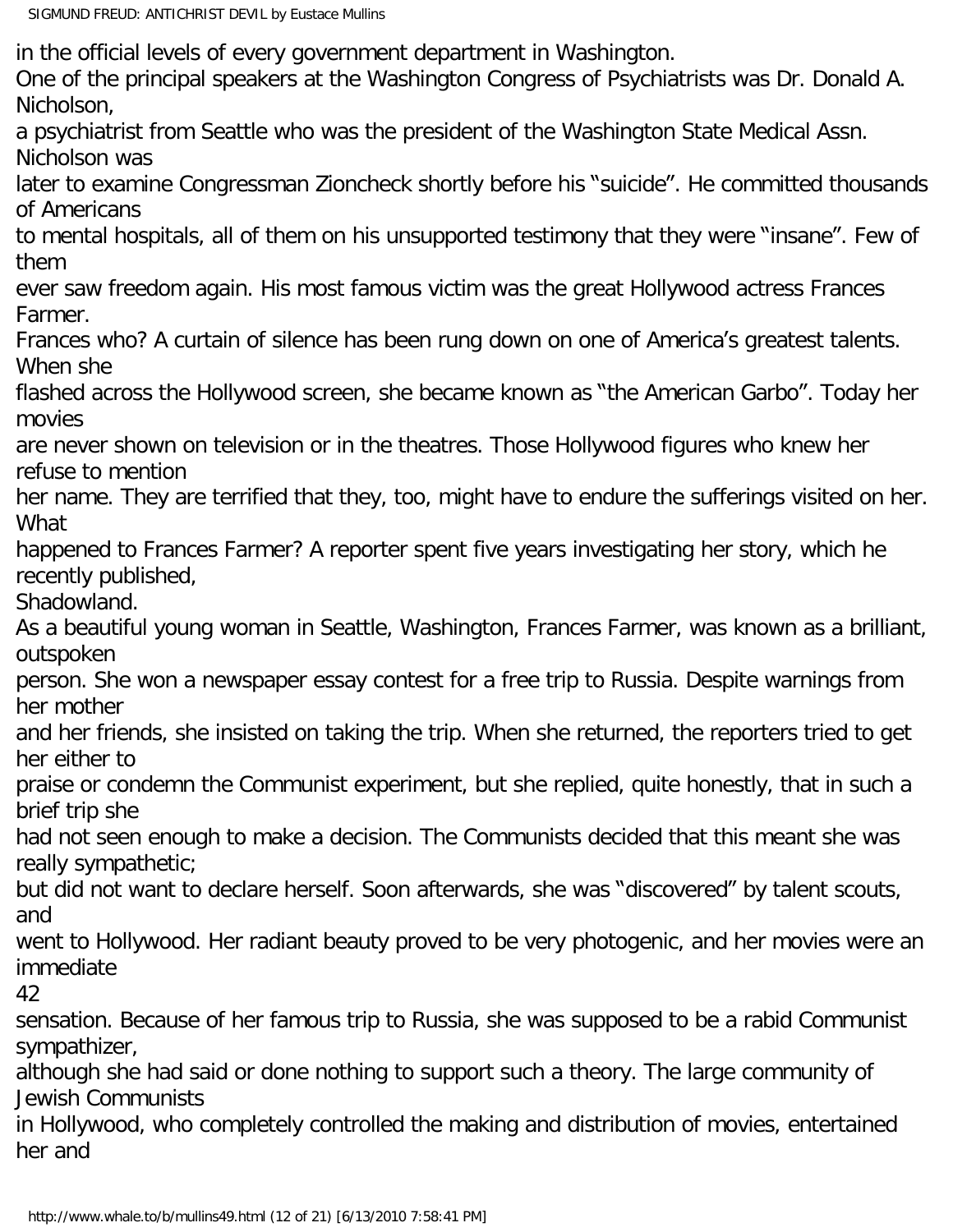raved about her beauty. She was then asked to become a Communist courier. She indignantly refused,

being an extremely proud and intelligent White girl who had no interest in Communism. The Hollywood

Jews were infuriated and frightened by Frances Farmer's refusal. They had supposed she was one of

them, and had taken her into their confidence. Now she knew the identity of every prominent Communist

in Hollywood. At a secret conference, they resolved that she must be disposed of. An "accident" to such

a prominent star would be too risky. The Jews decided that "psychoanalysis" was the answer to their

dilemma. She would be railroaded to an insane asylum. Any accusations she might make would then be

ignored.

At the very height of her fame, while everyone was predicting she would win an Academy Award, Frances

Farmer was invited to a party at the home of a Jewish producer. She was given a drug during this party.

When she drove away, she was soon stopped by a policeman, who claimed she had committed a minor

traffic violation. Instead of giving her a ticket, he immediately took her before a judge, although it was late

at night. The judge claimed that she was "confused", and in what could only have been a prearranged plan,

he committed her to a mental asylum. Reporters made a complete reversal of their usual practice when a

movie star gets into trouble. Instead of headlining Frances Farmer's predicament, they were told not to

write about it! From that day on, her name was rarely mentioned in the press.

For six years, Frances Farmer was forced to endure horrors which, even without the drugs and shock

treatments which she was given on a daily basis, would have destroyed anyone's mind. After a few days

in a California mental hospital, she was transferred to a state mental hospital, Steilacoom, near Seattle,

Washington, ostensibly so that her mother could visit her, but actually to remove her from any contact with

anyone in Hollywood. Many years later, a reporter, William Arnold, spent five years tracing the record of

Frances Farmer during her years in Steilacoom. He discovered that the orderlies at Steilacoom were

mostly convict trusties from McNeill Island Penitentiary on the other side of Puget Sound. He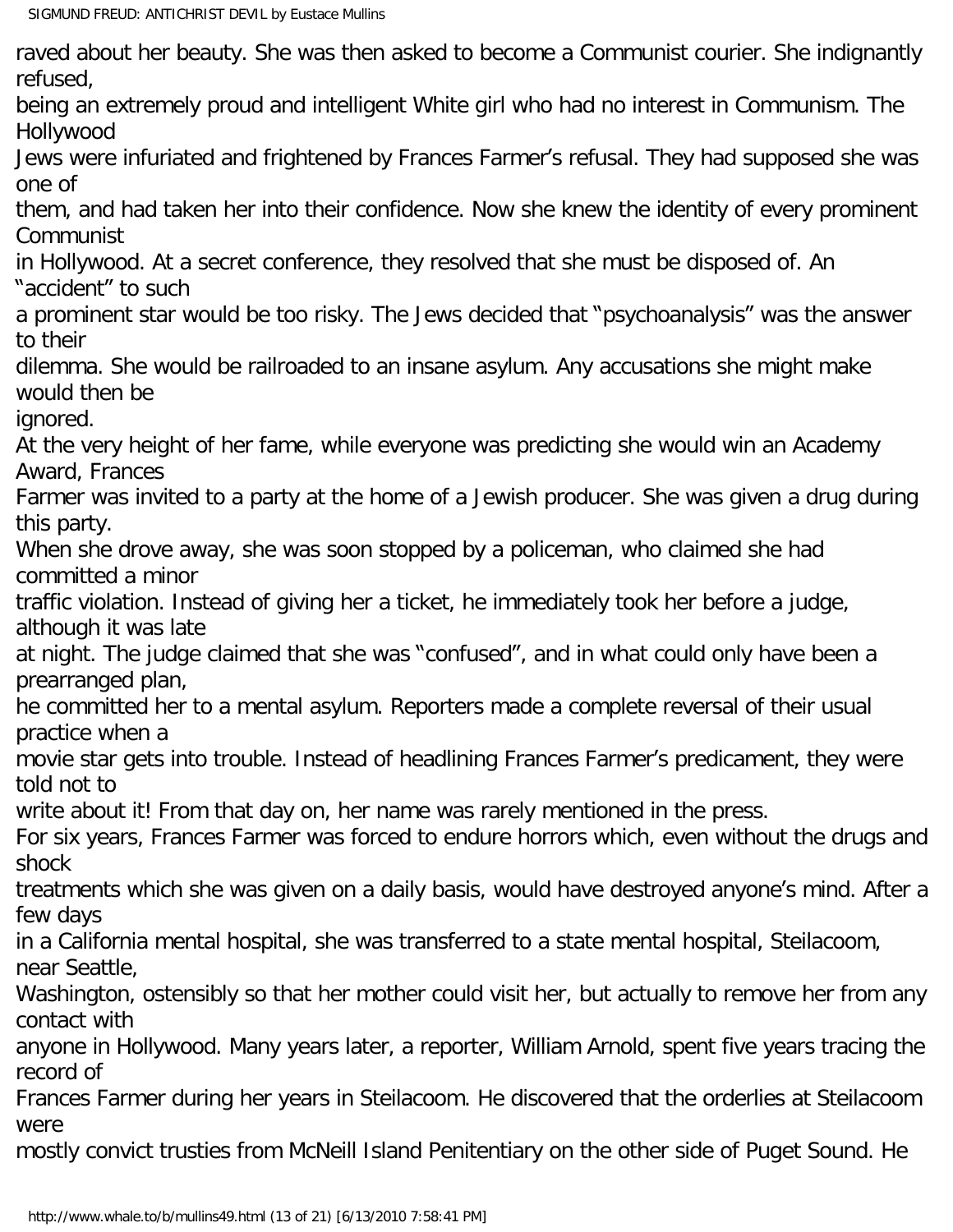also discovered

that Steilacoom was known as "the brothel of Ft. Lewis". Each evening, drunken soldiers from Ft. Lewis paid the convicts five dollars each and were admitted to certain wards. Here the convicts held down the women chosen by the soldiers, who then took their will. Arnold found inmates who could recall

seeing Frances Farmer, easily the most beautiful and desirable of the inmates, being held down by the

convicts while she was being gang-raped by the drunken soldiers. Even the most diseased Jewish mind

has never claimed that such horrors went on in the German concentration camps as were nightly enacted at

Steilacoom.

To nullify any complaints from Frances Farmer, the orderlies regularly gave her bad reports, claiming that

she was "uncooperative". Since she was being forcibly held down during these outrages, her cooperation

or lack of it does not seem to have presented any problem, but the Jewish doctors were eager to get this

diagnosis. The entry of "uncooperative" by the name of any patient in a mental institution means that any

and every possible form of drugs, "treatment" and other punishment is necessary. Frances Farmer was

given massive doses of electric shock treatment every week. She was forced to endure medieval form of

hydrotherapy by which she was thrown into a tub of ice water for periods of six to eight hours. During the

agony of these ordeals, she chewed her lips to pieces. After four months of "treatment", her spirit had been

broken. She appeared before the psychiatrists and agreed to "cooperate". A careful Dr. Nicholson

43

immediately held a press conference to display his latest triumph. In a typical example of Communist

"selfticism" and "confession", Frances Farmer gave her performance. "I was rude and disrespectful," she

told the reporters. "I was very, very sick."

"I think this case demonstrates how successfully antisocial behavior can be modified," stated Dr. Nicholson.

"Three months ago, this woman was mentally unresponsive, and today she is being returned to her family

completely cured. This marks a significant victory for the mental hygiene movement in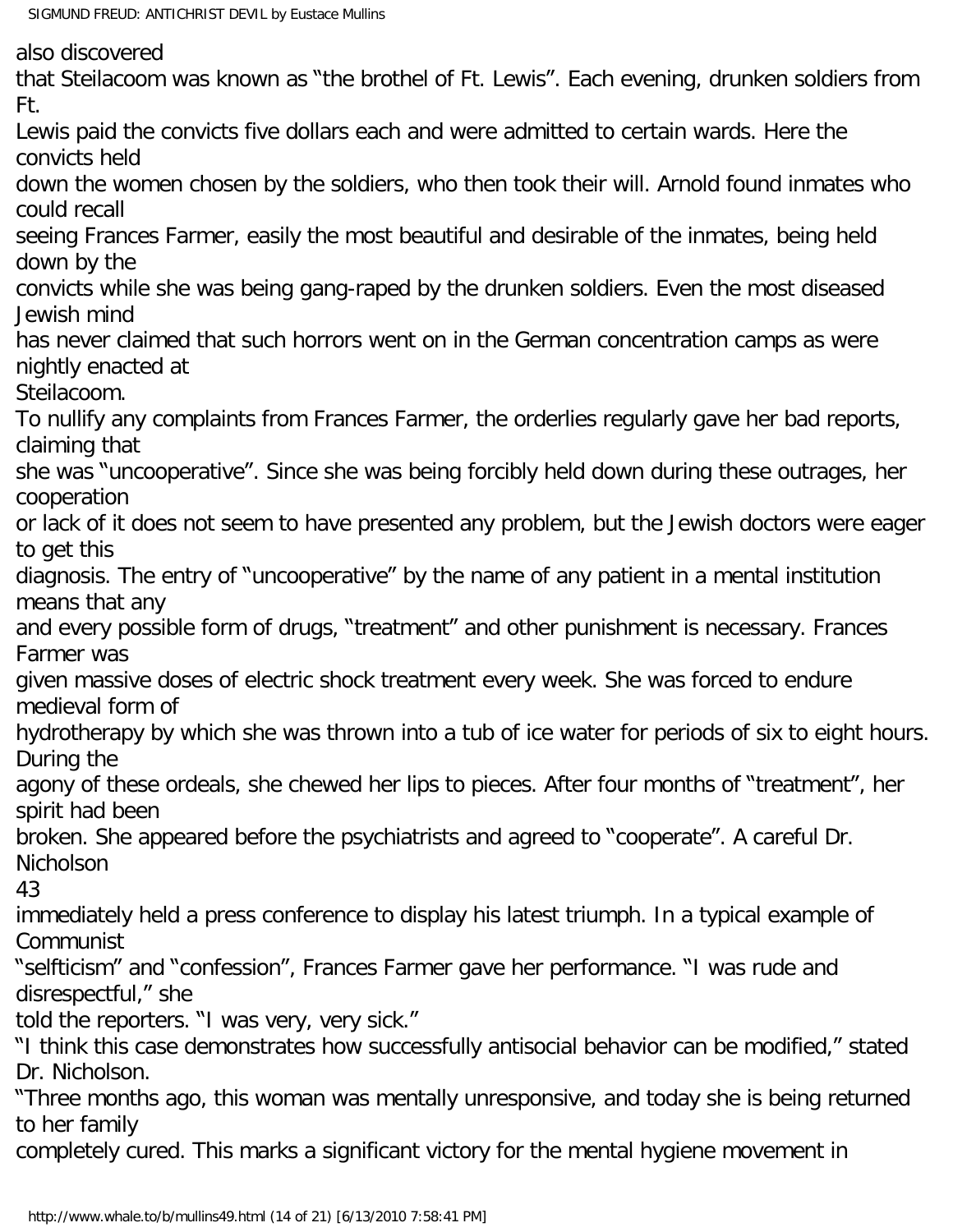Washington."

Because of her fame as a movie star, Frances Farmer was chosen to be publicly exhibited as an example

of the triumph of Freudian theories. The power of the psychiatrists had mushroomed during the war, as

psychiatrists were stationed with each unit, just as Communists commissars were placed in each combat

unit of the Red Army to identify and arrest any dissenters. As the sole victors of World War II, the Jews

rapidly extended the influence of psychotherapy over every aspect of American life. In 1946, **Harry** 

Truman signed the National Mental Health Act, which brought "mental health" organizations into almost

every community in America. These organizations quickly became local outposts of the State of Israel,

seeking out and punishing those Americans who were afflicted with "the running sores of anti-Semitism", as

the Jewish Gestapo group, the Anti-Defamation League, characterized anyone who criticized the subversion

of the American government by the State of Israel.

No sooner had Dr. Nicholson released Frances Farmer than he received anxious messages. The news

that their victim was no longer imprisoned terrified the Hollywood Communists. Dr. Nicholson was

instructed to seize her and return her to Steilacoom. Her freedom had lasted less than two weeks. She

was now to endure six years of concentrated treatment intended for only one purpose: To destroy her mind

so that she would never be able to identify the Hollywood Communists. She was immediately put back on

the weekly schedule of shock treatments. This medical boon to mankind came about when two Italians

watched the convulsions of a pig after it had been accidentally electrocuted. At first they were merely

amused; but they suddenly realized it would be great sport to try this technique on human beings, and

electroconvulsive shock treatment was born. The technique called for sending 70 to 130 volts of electricity

through the temples of the victim for a tenth of a second. This destroys large numbers of brain cells, and

causes years of headaches, permanent loss of memory, and other unpleasant side effects. The benefits of

this treatment, as years of experimentation on many thousands of patients has proved beyond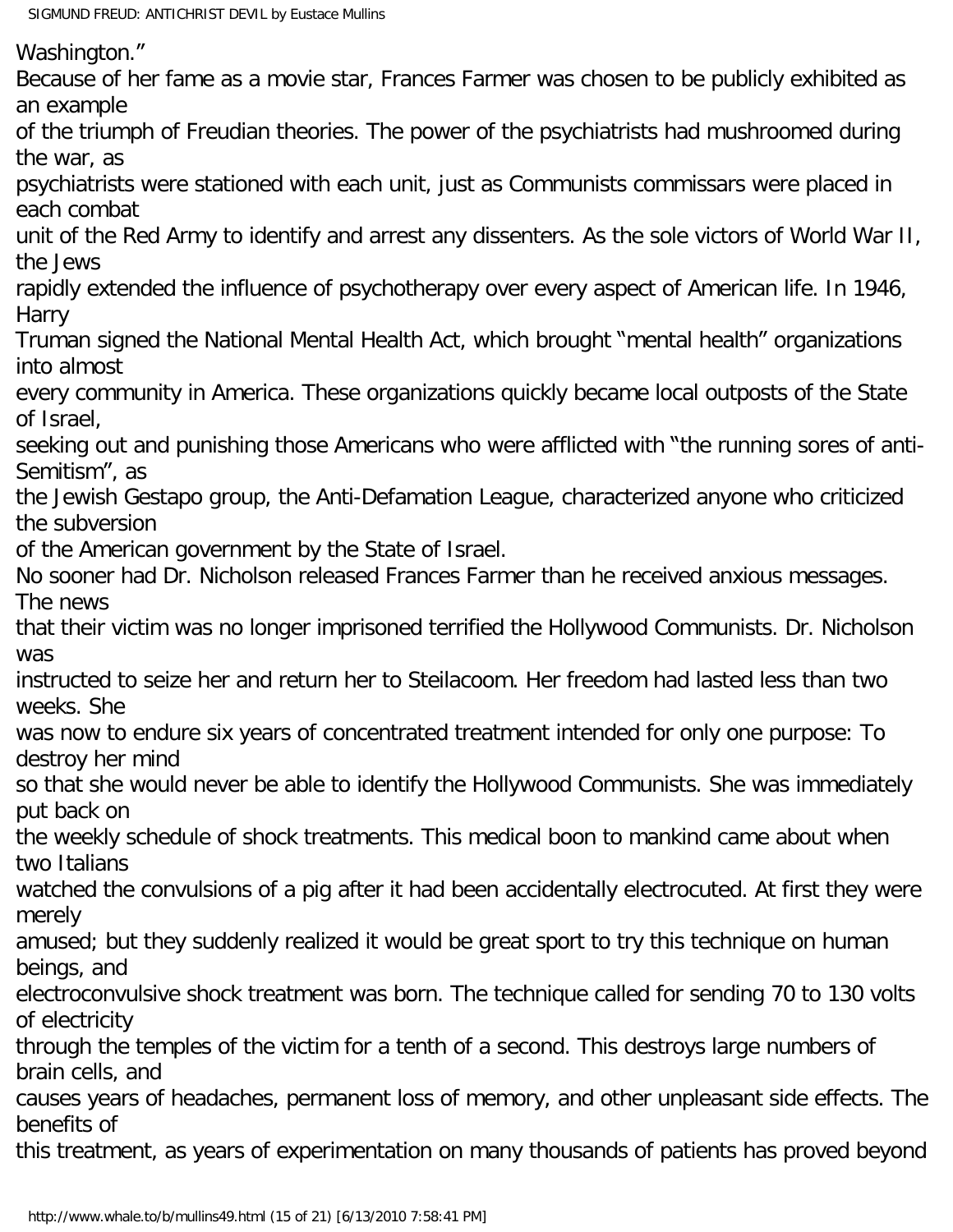all question,

are nonexistent. For this reason, electric shock treatments have been outlawed in most European countries

for many years. The United States, being firmly in the grip of the Jews, is the only developed nation

which still practices this form of barbarism.

Besides enduring the weekly shock treatments, Frances Farmer, who had been consigned back to Steilacoom

at a court hearing at which she was not even present, now became the victim of a new operation, the CIA

LSD experiments. It was recently revealed that she was the first person chosen to receive the LSD

dosages. A Bronx Jew, Dr. Sidney Gottlieb, joined the CIA to direct the LSD program, which he personally

operated from 1951-1956. Through Teddy Kollek, a Jewish terrorist who was a close friend of Allen

Dulles, Gottlieb obtained Dulles' direct approval of the entire scheme. Kollek, presently mayor of Jerusalem,

was at that time in this country illegally to raise money for the Jewish terrorist organization, Haganah.

He lived in Manhattan in a rent-free apartment, above the Copacabana night club, provided by its Jewish

owners. Kollek was the only non-official person invited to Allen Dulles' home for parties, and at one of

these gatherings, he was introduced to Jim Angleton, later director of Special Operations for the CIA, who

44

became a "Zionist" director of the CIA. Through this alliance, CIA funds were used to pay the entire

budget of the Israeli Intelligence Service, while CIA agents all over the world were instructed that Israeli

interests came first. They were directed to turn over all information on Arab economic and military operations

to the Jews. With this inside information, which the Arabs themselves furnished to the CIA under an

agreement set up by Allen Dulles, the Israelis were able to win each confrontation with the Arabs. The CIA

also paid King Hussein one million dollars a year for his private spending on blondes, airplanes and fast

cars, as his country, Jordan, was penniless. In return, Hussein furnished the CIA complete information on

all conferences of the Arab leaders. It was in retaliation for these CIA operations that the Arabs formed the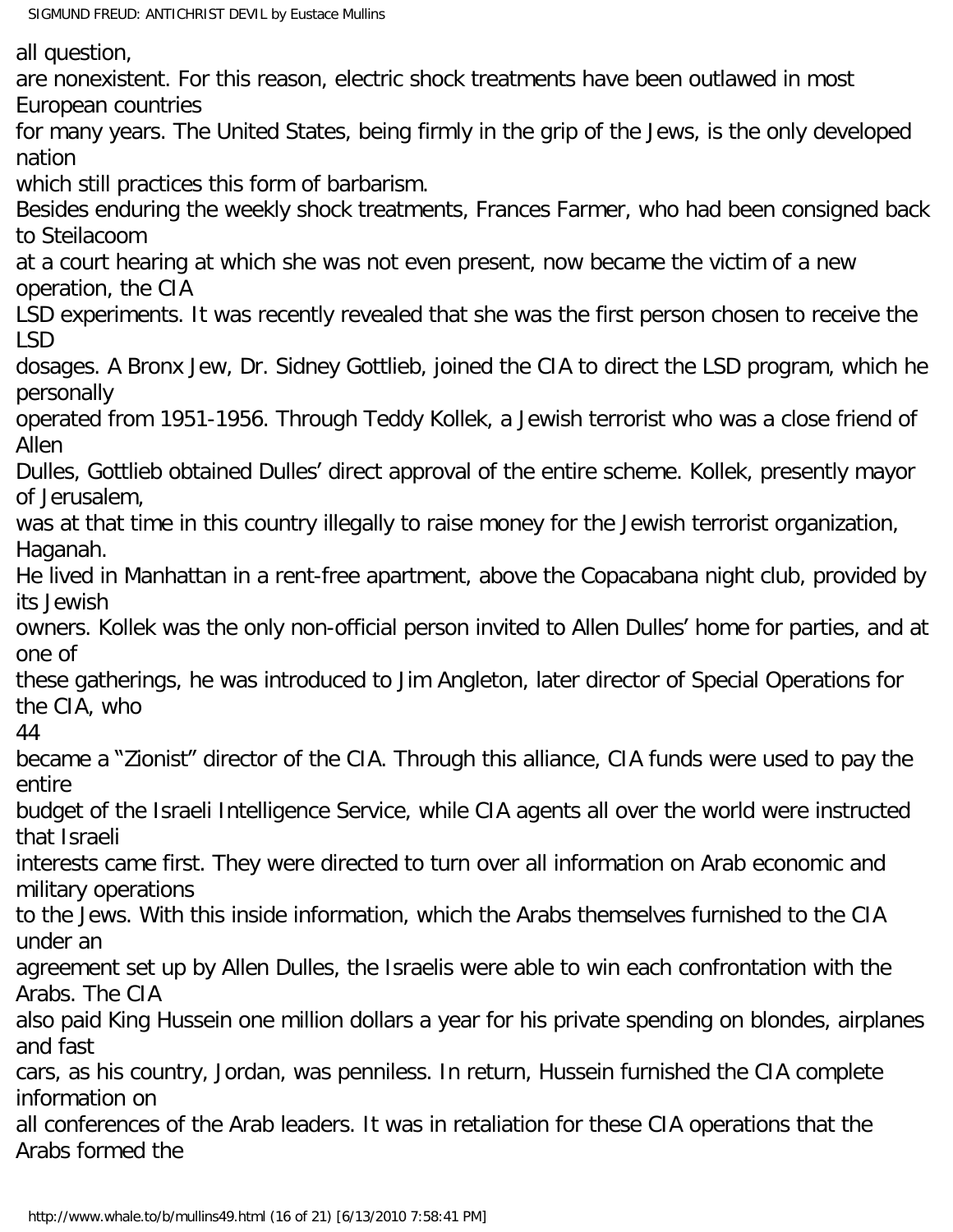OPEC alliance and raised the price of their oil. Had we not gone out of our way to make enemies of the

Arabs, we would still enjoy low prices for oil. Every dollar we spend at the gas pumps is a fine which we

pay for helping the Israelis, but your friendly local newspaper is not going to give you this information.

Richard Helms now became Gottlieb's immediate superior in the LSD program. Because this program

severely compromised the highest officials of the United States, Helms was later able to have himself

appointed Dulles' successor as Director of the CIA. When he faced dismissal and perjury charges, the

personal file of this program enabled him to resign without punishment and to become Ambassador to Iran.

On April 3, 1953, Helms sent a memo to Dulles, requesting "the covert use of chemical and biological

materials" to develop controls over possible agents, foreign officials and other targets of CIA infiltration. In

Nov. 1953, Dr. Gottlieb entertained a group of gentile scientists from the Army Chemical Corps, Special

Operations Division, Ft. Detrick, MD. He secretly gave them large doses of LSD in their drinks. One of

the scientists, Frank Olson, leaped to his death after taking the dose. Twenty-five years later, his widow,

learning of the true circumstances of his death, sued the government and obtained a threemillion-dollar

settlement.

Gottlieb also hired George White, a former narcotics agent, to operate a house of prostitution on Telegraph

Hill in San Francisco. CIA officials and other government personages watched the activities through

one-way glass and photographed the more unusual scenes. White's assistant in this operation was one Ike

Feldman. This operation proved so successful that a second house was opened in Marin County, Calif.,

and a third in New York City. When Gottlieb retired in 1973, he had most memoranda concerning his

activities destroyed. He had spent more than fifty million dollars without a trace.

For more than a year, Frances Farmer received daily doses of LSD, as well as the weekly shock treatments.

Despite this cruel regimen, her tormentors were dismayed to find that her brain had not been destroyed. There remained one final horror for her, a treatment which was guaranteed to destroy the brain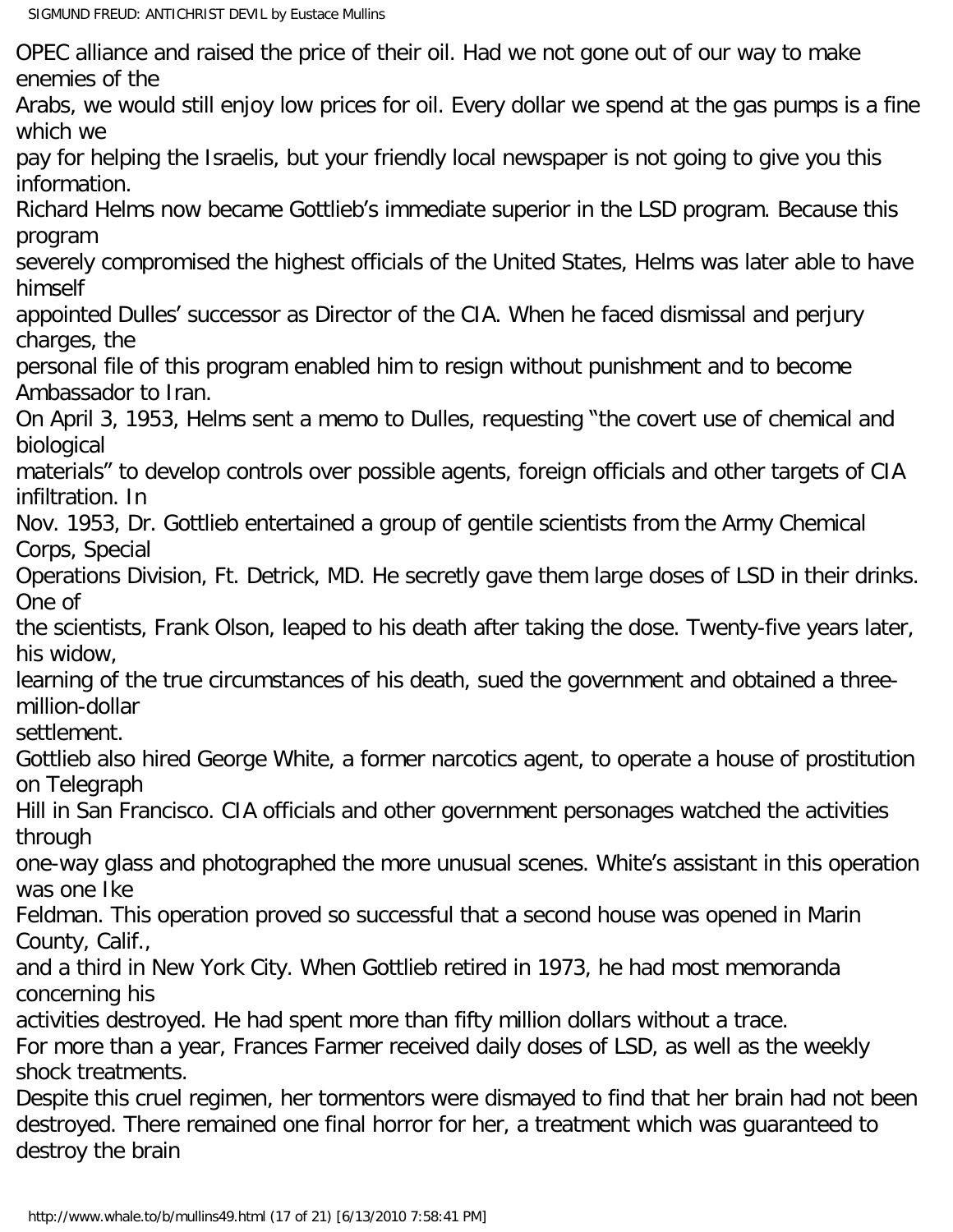of anyone. This was prefrontal lobotomy, which in every case had totally destroyed the rational capacity

of its victims. A Portuguese doctor, Edgar Muniz, developed this technique for "curing mental illness" in

1935. For this contribution to human well-being, he received the Nobel Prize in 1949. Hundreds of

thousands of lobotomies were performed in Europe and the United States. Dr. Walter Freeman, head of

the Dept. of Neurology at Georgetown University, became an enthusiastic advocate of prefrontal lobotomy

after studying with Muniz. He refined Muniz' technique by inserting an ice-pick type of instrument

under the eyelid into the brain, and severing the nerve from the cortex to the thalamus which directed

rational thought. This turned the human victim into a vegetable. Presto! No more anger, no more protest.

Instead, there was meek compliance with any order. Deciding it might be more prudent to practice his

technique away from Washington, Dr. Freeman went to Spencer State Hospital at Spencer, W. Va. The

45

Jewish doctors at this institution lined up thirty-five women patients, and in a brilliant display of virtuosity,

he lobotomized them one after the other.

Learning of this triumph, the CIA asked him to go to Steilacoom to lobotomize Frances Farmer. As a

cover, he first lobotomized twelve other women patients. Frances Farmer was then brought in, and told

that the doctor wished to examine her. To attendants seized her by the arms, and Dr. Freeman quickly

inserted the ice pick into her brain. Two seconds later, Frances Farmer had become a human vegetable,

her memory destroyed and her brain barely functioning, she was no longer a threat to the Hollywood

Communist conspirators.

A few months later, satisfied that her memory was gone, the CIA authorized Dr. Nicholson to release

Frances Farmer. Her years of horror were over. On March 23, 1950, she left Steilacoom. She was only

thirty-six years old. Despite her ordeal, some traces of her former beauty remained, but when she tried to

resume her acting career, she found she could not remember lines or follow directions. She died alone and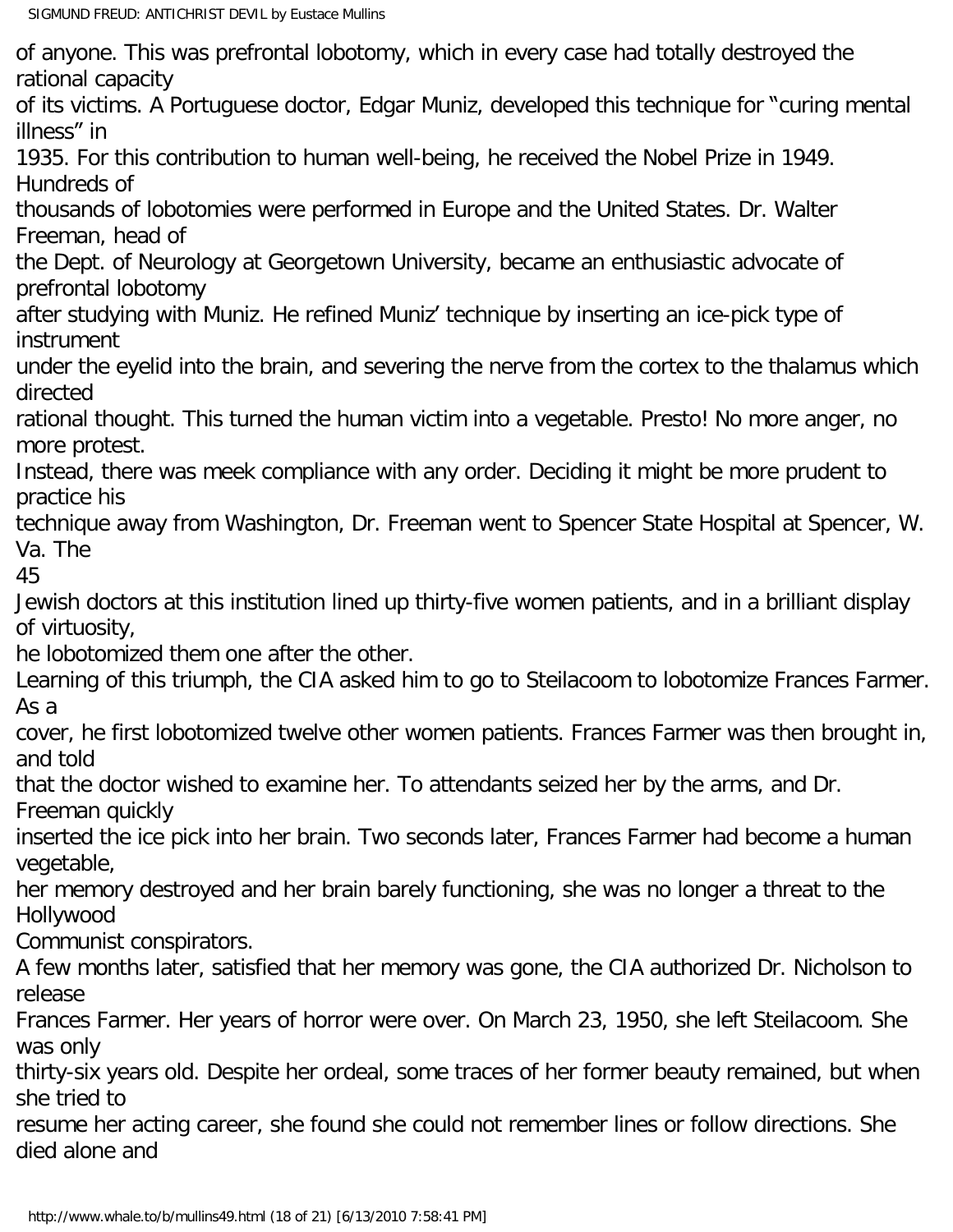in poverty in Indianapolis a few years later. Yet, even today, those who ordered her torture and destruction

still fear the mention of her name. Not only does the blackout of her films remain in effect, but William

Arnold found no one in Hollywood willing to be quoted about her fate.

We know the fate of Frank Olson and Frances Farmer only because those dedicated to their memories

spent years fighting to uncover their tragic stories. We do not know the fate of many thousands of other

victims of the Jewish pseudo-science of psychotherapy, because no one mourns them or remembers their

names. They, too, were done to death by drug overdoses, shock treatments, or the Freeman ice-pick

treatment. We must act at once to save thousands of other potential victims from the Jewish terrorists. We

must outlaw electric shock treatments as humane nations have done; we must outlaw the practice of

pseudo-therapy such as psychoanalysis, ice-pick in the brain, and indiscriminate use of LSD and other

drugs in the mental institutions. Unless we act quickly, thousands more will die, the victims of Jewish

sadism and Freud's poisonous legacy. This Jew converted the shameless charlatanism of a few eighteenth-

century necromancers into a worldwide system for "treating the mentally ill", solely because of his

anti-gentilism and his hatred of Christ. Freud gave the Jews their most powerful weapon against us. We

must stop them now.

BIBLIOGRAPHY:

THE MYTH OF PSYCHOTHERAPY—by Thomas Szasz.

SHADOWLAND; THE SEARCH FOR FRANCES FARMER—by William Arnold, McGraw Hill, New York City, N.Y. 1978.

"SEX, DRUGS, AND THE CIA", Saturday Review, Feb. 3, 1979.

One single columnist spoke up in her behalf. That was John Rosenfield, at the time of her initial arrest,

[quoting:]

WHAT HAPPENED TO FRANCES FARMER

SHOULDN'T HAVE HAPPENED AT ALL!

46

Just when the movie industry is winning the public's admiration, Hollywood breaks out in a rash of petty

scandals. It is not a tribute to a part of the press that some of these episodes have been played well beyond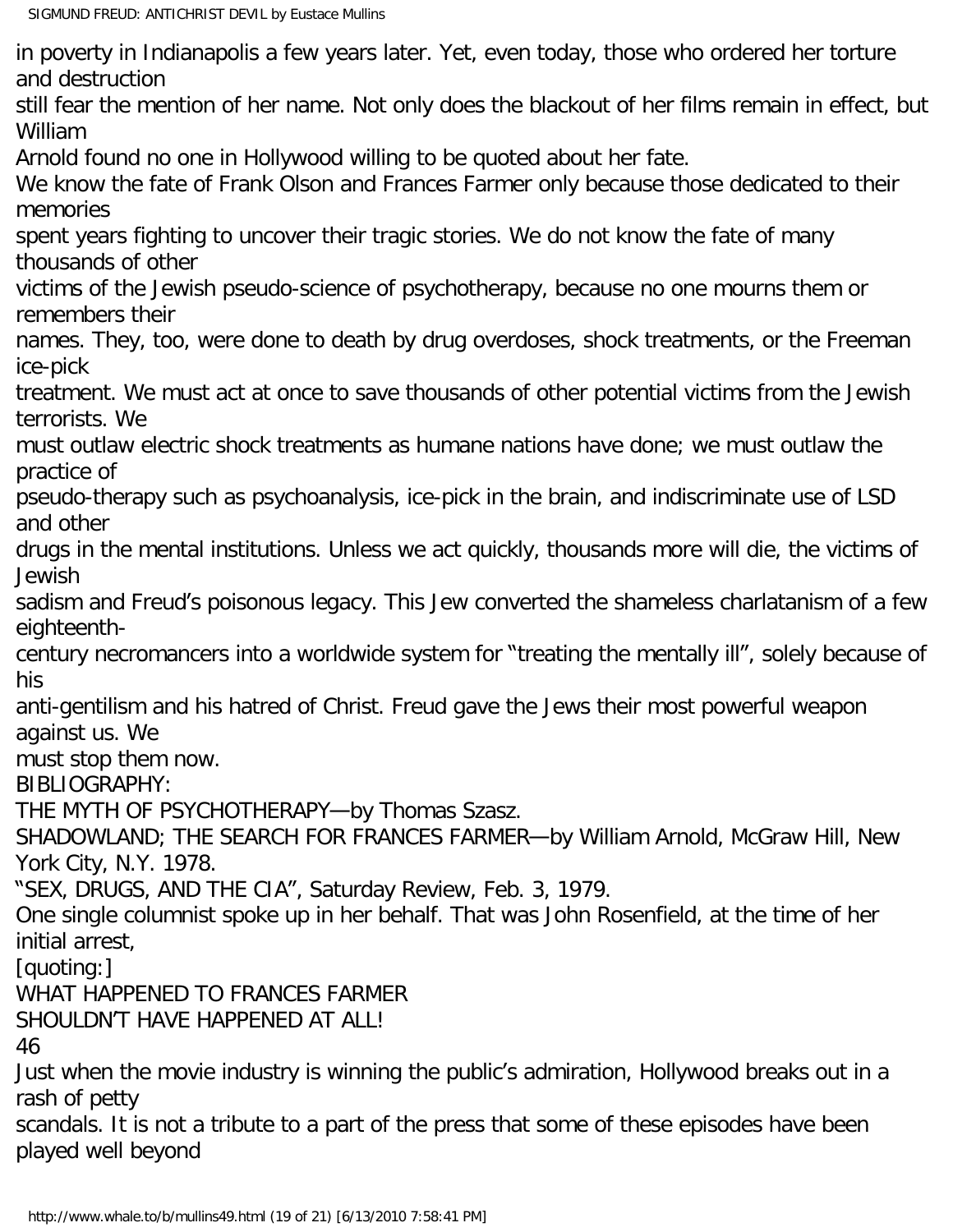their merits as news.

It was the lesser of sagacity that the industry permitted some of these affairs to get out of hand. The

Frances Farmer Incident should never have happened. This unusually gifted actress was no threat against

law and order or the public safety. Something that began as merely a traffic reprimand grew into a case of

personal violence, a serious charge and a jail sentence.

And all because a sensitive high-strung girl was on the verge of a nervous breakdown.

Miss Farmer, who is no prodigy of emotional stability or sound business management, needed a lawyer

one unhappy night last winter. A helping hand might have extradited her immediately from nothing more

than a traffic violation. The terrible truth is that she stood alone, and lost. [End quoting] Rosenfield's was the only note of compassion. Tile rest of the press coverage followed the lethal lead of

Lolly Parsons, who snickered: "Hollywood Cinderella Girl has gone back to the ashes on a liquor-slicked

highway"

PSYCHIATRISTS' TESTIMONY SAID

WORTHLESS IN COURT

by Gene Blake

LOS ANGELES—Testimony of psychiatrists should not be permitted in court because they do not know

any more about their subject than laymen, a National Homicide Symposium was told here recently.

Jay Ziskin, a psychologist and professor of counseling at California State University, Los Angeles, said

psychiatric testimony about the prior mental condition of a criminal defendant was worthless. (Psychiatrists are medical doctors who specialize in mental disorders, whereas psychologists are specialists

in human behavior who approach the subject from a non-medical viewpoint.)

"It does not meet the requirements of law of expert testimony," he told the symposium sponsored by the

California District Attorneys Association. "It is highly unreliable, highly inaccurate."

"A psychiatric diagnosis is more likely to be wrong than right. It is even more likely wrong when trying to

assess the mental condition at some time previous to the examination."

Ziskin said he hopes that the American Psychiatric Association would consider it unethical for psychiatrists

to offer testimony in court on a prior mental condition because "they don't have the competence to do so."

"If you need a psychiatrist to tell you that the defendant is crazy," Ziskin said, "he isn't."